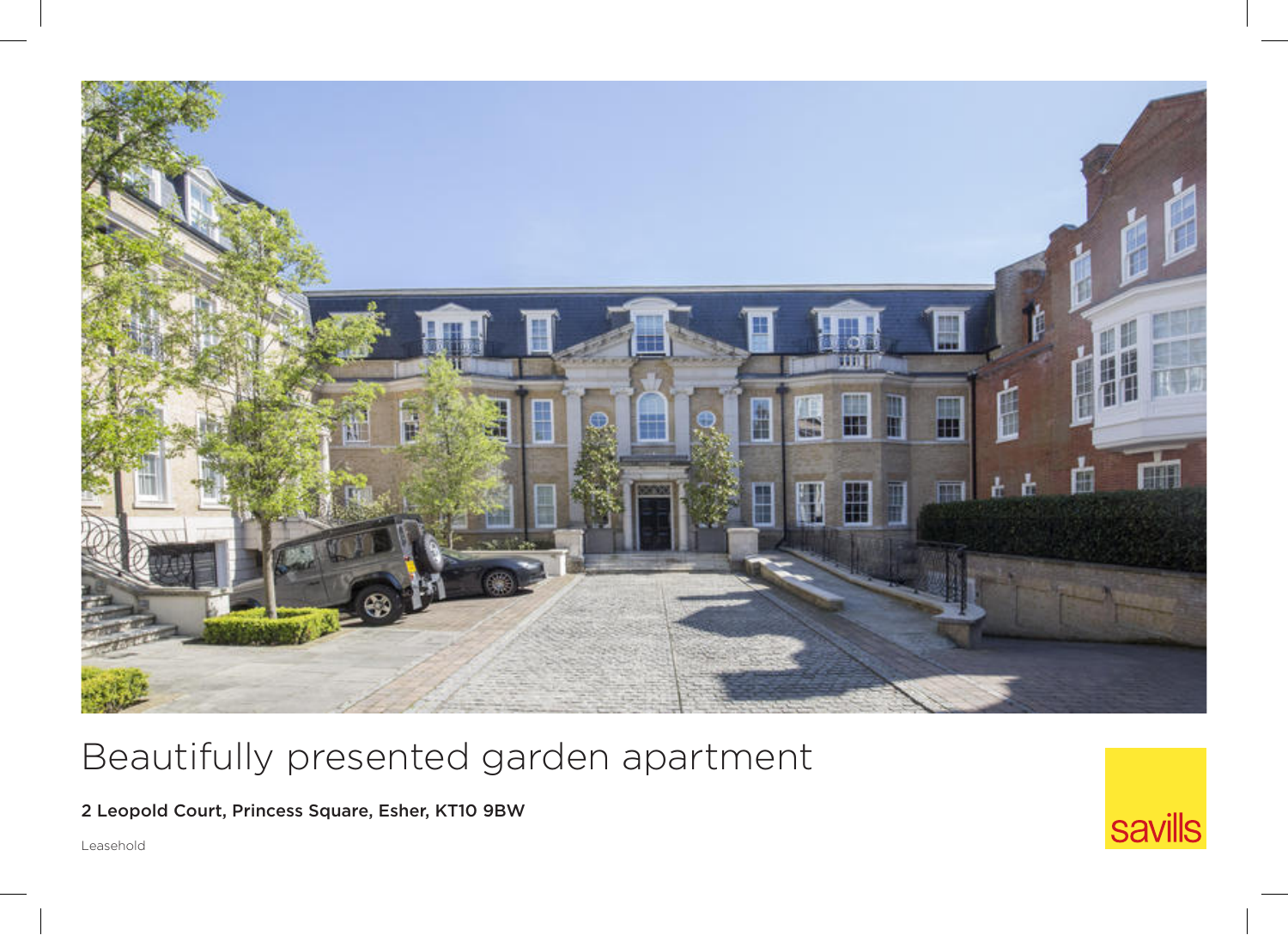Ground floor luxury apartment • Open plan reception room and kitchen • 2 bedrooms • 2 bathrooms • Allocated parking • concierge service • Life access • Private garden

### **Local information**

Leopold Court is situated in an enviable position just a short distance from the centre of Esher, with Claygate station being about 1.1 miles and Esher station being approximately 1.5 miles away.

This popular commuter town has a vibrant High Street with an extensive and varied choice of bars, restaurants and boutiques, as well as a Waitrose supermarket and a cinema. Further shopping facilities, theatres and cinemas can be found in Kingston upon Thames (about 5 miles).

Elmbridge and the surrounding areas offers a wide choice sought-after schools.

## **About this property**

Leopold Court is the epitome of style, seclusion and grandeur.

Located on the ground floor this beautifully presented modern apartment is finished to an extremely high standard blending modern day conveniences such as air conditioning and integrated sound system with period features including high ceilings and sash windows. The entrance hallway is spacious and benefits from a useful storage cupboard. The apartment has a well laid out open plan reception space to include an integrated kitchen with breakfast bar and space for a formal dining area and reception space. Two sets of French doors open onto a large private garden that is ideal for

#### entertaining.

The bedroom accommodation comprises master suite with built in wardrobes and luxury en suite and a second bedroom which is served by a further luxury bathroom with a built-in television.

The development boasts an onsite concierge service, communal gym, games room and communal gardens. The apartment also benefits from one allocated underground parking space.

Please note that these photographs are from 2016 but still a true reflection of the property and its condition .

#### **Tenure** Leasehold

**Local Authority** Elmbridge Borough Council

#### **Viewing**

Strictly by appointment with Savills





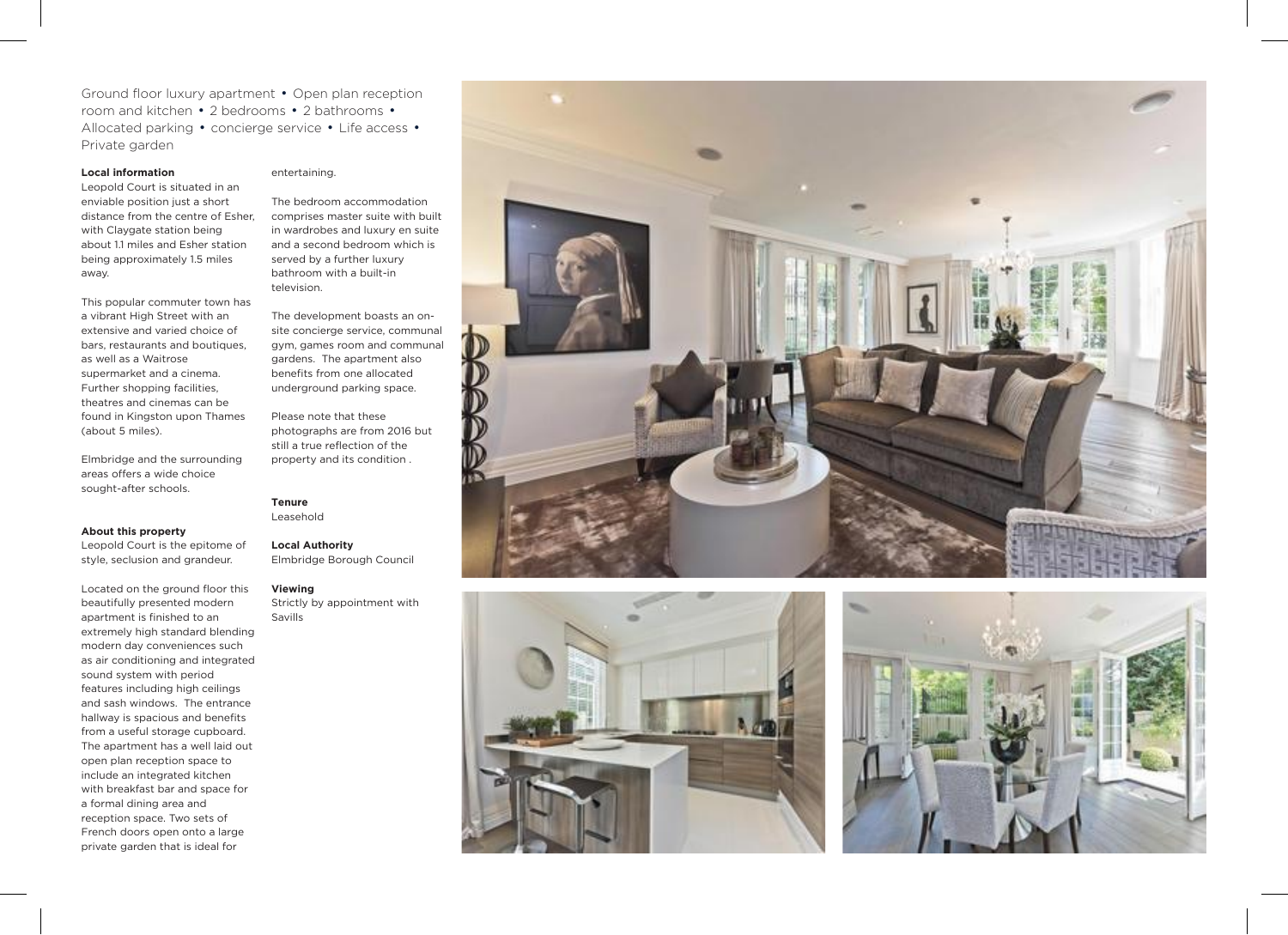